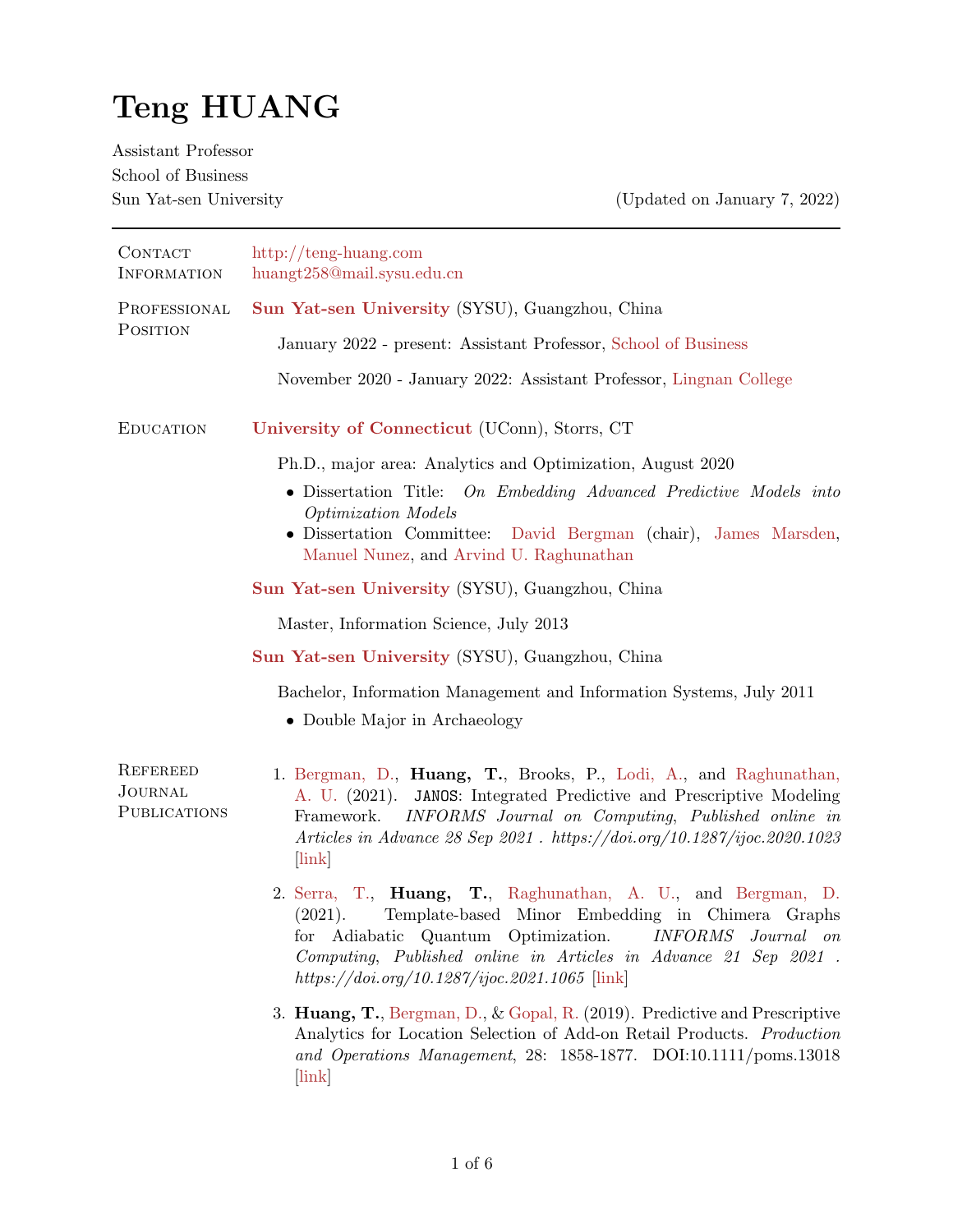| ARTICLES UNDER<br><b>REVIEW</b>  | 1. Bergman, D., <b>Huang, T.</b> , and Mathieu, J. (2019).<br>Data-Driven<br>Optimization for Team Formation. under review at INFORMS Journal<br>on Optimization, major revision                                                                                                                                                                                   |  |  |  |  |  |  |
|----------------------------------|--------------------------------------------------------------------------------------------------------------------------------------------------------------------------------------------------------------------------------------------------------------------------------------------------------------------------------------------------------------------|--|--|--|--|--|--|
| <b>RESEARCH</b><br><b>GRANTS</b> | The Explanability of the Deep Recurrent Neural Network on Inventory<br>Management Processes, <i>supported by The China Postdoctoral Science</i><br>Foundation (70th)                                                                                                                                                                                               |  |  |  |  |  |  |
|                                  | PI<br>$2021.7.1 - 2023.6.30$                                                                                                                                                                                                                                                                                                                                       |  |  |  |  |  |  |
|                                  | Data-Driven Multi-objective Optimization for Aircraft Line Maintenance<br>Scheduling, supported by The National Natural Science Foundation of China<br>(NSFC)                                                                                                                                                                                                      |  |  |  |  |  |  |
|                                  | PI<br>$2022.1.1 - 2024.12.31$                                                                                                                                                                                                                                                                                                                                      |  |  |  |  |  |  |
|                                  | The Identification of Bottleneck Line Maintenance Events and Line Maintenance<br>supported by Cyber Logistic Research Centre, The Chinese<br>Scheduling,<br>University of Hong Kong                                                                                                                                                                                |  |  |  |  |  |  |
|                                  | PI<br>$2021.8.15 - 2021.12.15$                                                                                                                                                                                                                                                                                                                                     |  |  |  |  |  |  |
|                                  | Research on China's Science and Technology Innovation Strategy in Adapting<br>to Climate Change, <i>supported by Chinese Ministry of Education</i> (PI: Jieyu Li)<br>Researcher<br>$2021.8 - 2022.12$                                                                                                                                                              |  |  |  |  |  |  |
|                                  | Research on Project Scheduling of Aircraft Maintenance Base, <i>supported by</i><br>Cyber Logistic Research Centre, The Chinese University of Hong Kong (PI:<br>Gang Chen)                                                                                                                                                                                         |  |  |  |  |  |  |
|                                  | Researcher<br>$2021.8 - 2021.12$                                                                                                                                                                                                                                                                                                                                   |  |  |  |  |  |  |
|                                  | Management Science Group, Lingnan College, <i>supported by The Fundamental</i><br>Research Funds for the Central Universities, Sun Yat-sen University (PI: Jun<br>Lu)                                                                                                                                                                                              |  |  |  |  |  |  |
|                                  | Researcher<br>2021                                                                                                                                                                                                                                                                                                                                                 |  |  |  |  |  |  |
|                                  | Public Opinion on COVID-19 related Policies and Their Economic Impact,<br>supported by COVID-19's Impact and Policy Studies - Central University of<br><i>Finance and Economics</i> (PI: Xi Wang)                                                                                                                                                                  |  |  |  |  |  |  |
|                                  | Researcher<br>$2020 - 2021$                                                                                                                                                                                                                                                                                                                                        |  |  |  |  |  |  |
|                                  | Impact Factors of Users Emotion Experiences in Social Commerce, <i>supported by</i><br><i>The National Social Science Fund of China</i> (PI: Tinghua Gu)                                                                                                                                                                                                           |  |  |  |  |  |  |
|                                  | Researcher<br>$2018 - 2021$                                                                                                                                                                                                                                                                                                                                        |  |  |  |  |  |  |
| <b>TEACHING</b>                  | <b>Instructor</b> – School of Business, Sun Yat-sen University<br>F132 – The Programming and Practice (Python)<br>Spring 2022                                                                                                                                                                                                                                      |  |  |  |  |  |  |
|                                  | <b>Instructor</b> – Lingnan College, Sun Yat-sen University<br>LN485 – Research Methods in Management Science (with eight other faculty<br>Fall $2021\,$<br>members)<br>LN3120 – Introduction to Artificial Intelligence<br>Spring 2021, Spring 2022<br>LN3121 – Introduction to FinTech (with Dr. Yanchu Liu and Dr. Junqing<br>Kang)<br>Spring 2021, Spring 2022 |  |  |  |  |  |  |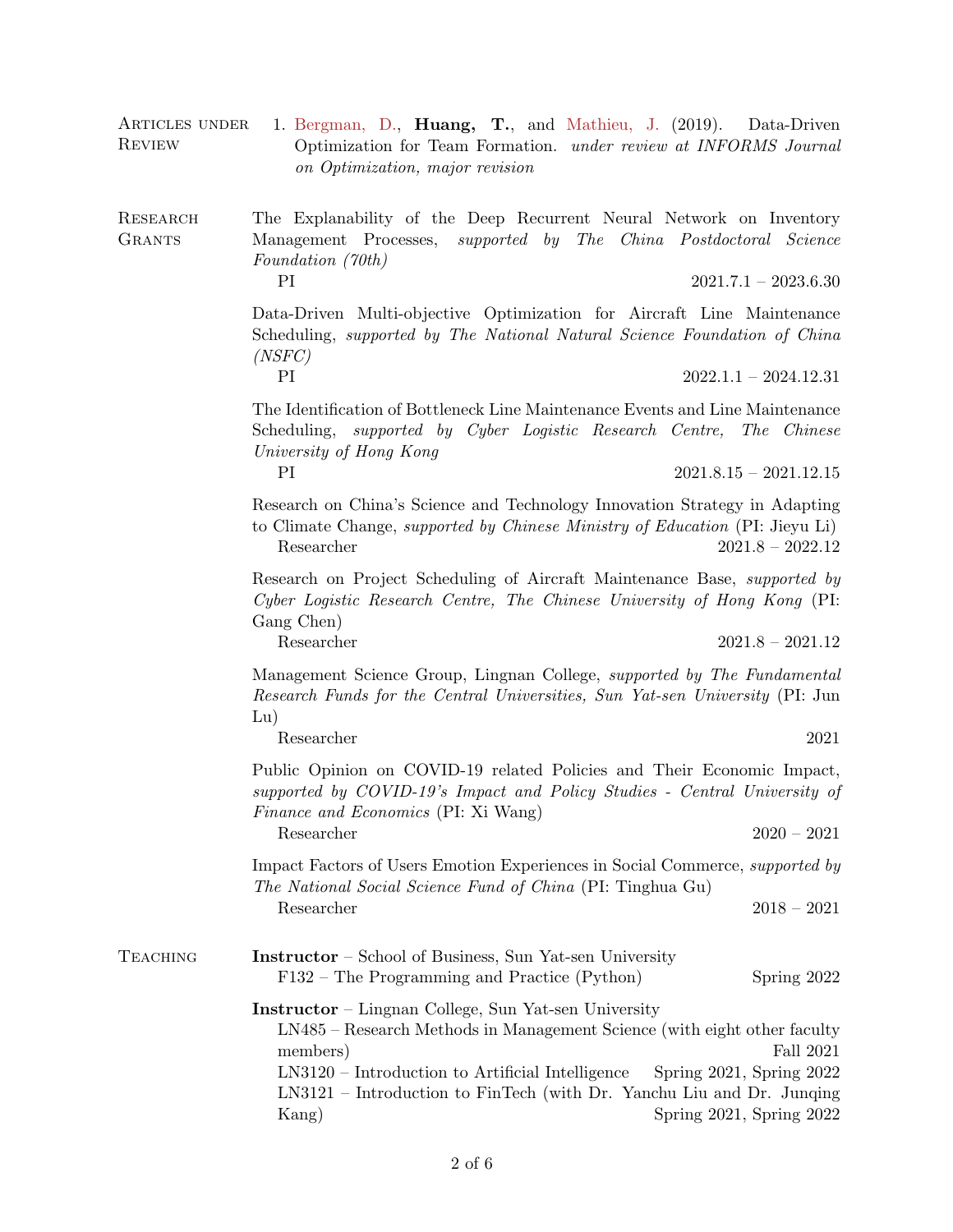Instructor – Department of Operations and Information Management, University of Connecticut

| $OPIM$ 3103 – Business Information Systems                                                                                                                                                                                                                                                                        |  |  |  | Spring 2020          |
|-------------------------------------------------------------------------------------------------------------------------------------------------------------------------------------------------------------------------------------------------------------------------------------------------------------------|--|--|--|----------------------|
| $\bigcap_{i=1}^n$ $\bigcap_{i=1}^n$ $\bigcap_{i=1}^n$ $\bigcap_{i=1}^n$ $\bigcap_{i=1}^n$ $\bigcap_{i=1}^n$ $\bigcap_{i=1}^n$ $\bigcap_{i=1}^n$ $\bigcap_{i=1}^n$ $\bigcap_{i=1}^n$ $\bigcap_{i=1}^n$ $\bigcap_{i=1}^n$ $\bigcap_{i=1}^n$ $\bigcap_{i=1}^n$ $\bigcap_{i=1}^n$ $\bigcap_{i=1}^n$ $\bigcap_{i=1}^n$ |  |  |  | $\sim$ $\sim$ $\sim$ |

OPIM 3103 – Business Information Systems Summer 2019

• Overall rating of teaching (median):  $5.0/5.0$ 

Teaching Assistant – Department of Operations and Information Management, University of Connecticut

OPIM 3104 – Operations Management (Prof. Miao Bai) Fall 2019 OPIM 3104 – Operations Management (Prof. Moustapha Diaby) Fall 2018 OPIM 3103 – Business Information Systems (Prof. Alex Tung, Prof. Xue Bai, Prof. Shu He) Fall 2015 – Spring 2018

PROFICIENCIES Programming Languages: Python, C++, C#, Java Optimization: Gurobi, or-tools Statistical Programming: R, STATA, MATLAB Web Programming: HTML5, CSS, Javascript, jQuery Database: MySQL, Microsoft SQL Server, Oracle Shell Scripting

- Invited Talks Optimization with Objective Functions Learned Through Machine Learning
	- Department of Management, Lingnan (University) College, Sun Yat-sen University Online, 9:00 - 10:30am, April 30, 2020
	- Department of Management Sciences, Faculty of Engineering, University of Waterloo CPH 4335, 2:30 - 3:30pm, February 26, 2020

#### **CONFERENCE** JANOS: Integrated Predictive and Prescriptive Modeling Framework

- **PRESENTATIONS** • SSOM (online), Guangzhou, China, December 18 - 19, 2021
	- POMS Annual Conference 2020 (canceled). Minneapolis, MN, U.S.A. April 23 - 27, 2020
	- INFORMS Optimization Society Conference 2020 (canceled). Greenville, SC. March 15 - 17, 2020 (presented by co-author, Dr. David Bergman)
	- Winter Conference on Business Analytics (WCBA) 2020 (canceled). Snowbird, UT. March 12 - 14, 2020 (accepted for a poster presentation) [canceled]
	- [NYC Operations Day 2020](https://sites.google.com/view/nyc-ops-day-2020/home) (accepted for a poster presentation) [canceled]
	- The 29th Workshop on Information Technologies and Systems (WITS 2019). Munich, Germany. December 18-20, 2019. (Demo/Prototype)
	- INFORMS Annual Meeting 2019. Seattle, WA. October 20-23, 2019

#### Social Media Sentiment and COVID-19 Transmission: Results from a Time-varying SIR Model

• Pacific Asia Conference on Information Systems. July 12 - 14, 2021 - Online (presented by co-author, Yue Xu)

A Preliminary Investigation of COVID-19 Transmission in the United States by Incorporating Social Media Sentiments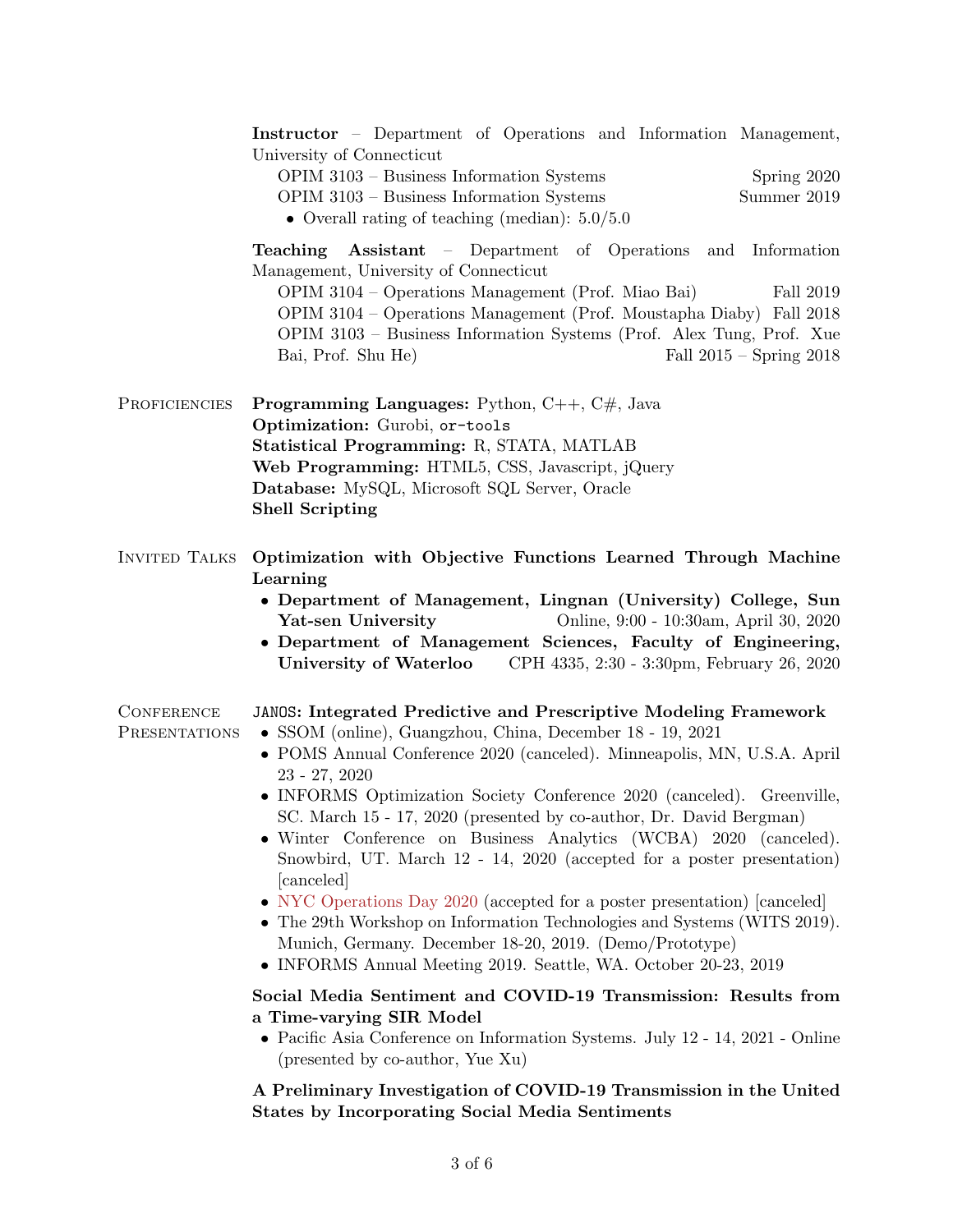• The 2020 ASIS & T Virtual Annual Meeting. October 25 - 29, 2020 (poster presented by co-author, Tianyi Tan)

POMS Doctoral Consortium (canceled) Minneapolis, MN. April 25, 2020

# Template-based Minor Embedding in Chimera Graphs for Adiabatic Quantum Optimization

- Mixed Integer Programming Workshop 2020. Rutgers University (withdraw fron the online workshop). May 18 - 21, 2020 (accepted for a poster presentation) [withdraw from the online meeting]
- INFORMS Optimization Society Conference 2020 (canceled). Greenville, SC. March 15 - 17, 2020 (presented by co-author, Dr. Thiago Serra)

# Discrete Optimization with Objective Functions Learned Through Predictive Modeling

• The 29th Workshop on Information Technologies and Systems (WITS 2019). Munich, Germany. December 18-20, 2019. (Dissertation Proposal)

# Data-Driven Optimization for Team Formation

- INFORMS Optimization Society Conference 2020 (canceled). Greenville, SC. March 15 - 17, 2020 (presented by co-author, Dr. David Bergman)
- Winter Conference on Business Analytics (WCBA) 2020. Snowbird, UT. March 12 - 14, 2020 (accepted for a poster presentation) [canceled]
- INFORMS Annual Meeting 2019. Seattle, WA. October 20-23, 2019
- The 3rd INFORMS Workshop on Data Science (DS 2019). Seattle, WA. October 19, 2019 (accepted for a poster presentation)
- INFORMS Computing Society Conference (ICS) 2019. Knoxville, Tennessee. January 2019 (presented under title "Predicting and Optimizing Team Formation")

# POMS Doctoral Consortium Washington D.C. May 4, 2019

# Predictive and Prescriptive Analytics for Location Selection of Addon Retail Products

- INFORMS Annual Meeting 2019. Seattle, WA. October 20-23, 2019
- The 14th INFORMS Workshop on Data Mining and Decision Analytics (DMDA 2019). Seattle, WA. October 19, 2019
- POMS Annual Meeting 2019. Washington D.C. May 2019
- Winter Conference on Business Analytics (WCBA) 2019. Snowbird, UT. March 2019 (accepted in a regular session)
- INFORMS Annual Meeting 2018. Phoenix, AZ. November 2018

AWARDS AND **SCHOLARSHIPS**  Student Awards — University of Connecticut

- Teaching Assistant Award (Department of Operations and Information Management) Spring 2020
- The Graduate Student Intern of the Year 2019 (third place) Spring 2020
- Doctoral Dissertation Fellowship (The Graduate School) Spring 2020
- Peter Shanley Endowment (School of Business) Fall 2018 Spring 2019

# Student Awards — Sun Yat-sen University

• Scholarship for Graduate students Fall 2012 – Spring 2013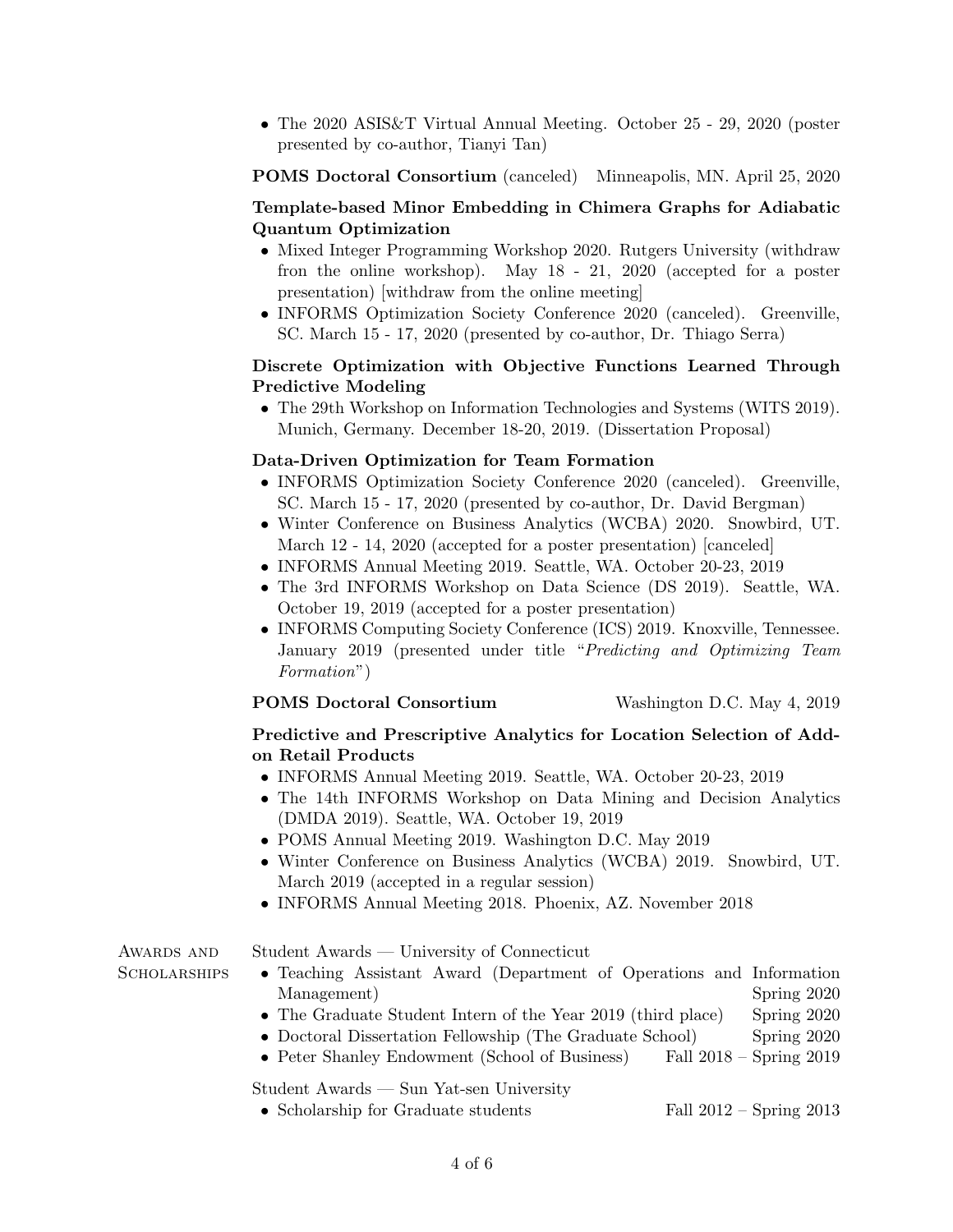|                                |                                                                                        | • Scholarship of 3M for students in Library Science<br>• The 3rd prize, Distinguished Student Scholarship<br>• The 3rd prize, Distinguished Student Scholarship                                                                                                                                                                                                                                                                                                                                                                                                                                                                                                                                                                                                                                                                                                                                                                                                                                                                                                                                     |  | December 2012<br>Fall $2008 -$ Spring $2009$<br>Fall 2007 - Spring 2008                                                                                                                                                                                                                                                                                                                                                                                                                                                                                                                                                                                                       |  |  |  |  |
|--------------------------------|----------------------------------------------------------------------------------------|-----------------------------------------------------------------------------------------------------------------------------------------------------------------------------------------------------------------------------------------------------------------------------------------------------------------------------------------------------------------------------------------------------------------------------------------------------------------------------------------------------------------------------------------------------------------------------------------------------------------------------------------------------------------------------------------------------------------------------------------------------------------------------------------------------------------------------------------------------------------------------------------------------------------------------------------------------------------------------------------------------------------------------------------------------------------------------------------------------|--|-------------------------------------------------------------------------------------------------------------------------------------------------------------------------------------------------------------------------------------------------------------------------------------------------------------------------------------------------------------------------------------------------------------------------------------------------------------------------------------------------------------------------------------------------------------------------------------------------------------------------------------------------------------------------------|--|--|--|--|
|                                |                                                                                        | National Olympiad in Informatics (NOI), China<br>• The 3rd prize (national) $\&$ the 2nd prize (regional)                                                                                                                                                                                                                                                                                                                                                                                                                                                                                                                                                                                                                                                                                                                                                                                                                                                                                                                                                                                           |  | $2005 \& 2006$                                                                                                                                                                                                                                                                                                                                                                                                                                                                                                                                                                                                                                                                |  |  |  |  |
| PROFESSIONAL<br><b>SERVICE</b> | Reviewer<br>(1)<br>$2019)$ (1)<br>$2018)$ (1)<br>Website Chair<br><b>Session Chair</b> | • Electronic Commerce Research (ECR) $2021$ (1)<br>• Decision Support Systems (DSS) 2019 (8) 2020 (7) 2021 (6)<br>• 2021 International Conference on Information Systems (ICIS 2021) (1)<br>• Engineering and Applied Science Research (EASR) 2021 (1)<br>• Expert Systems With Applications (ESWA) 2020 (1)<br>• 2020 International Conference on Information Systems (ICIS 2020) (2)<br>• International Journal of Forecasting (INTFOR) $2020(1)$<br>• The 14th Learning and Intelligent Optimization Conference (LION14) (1)<br>• The 15th Winter Conference on Business Analytics (WCBA 2020) (1)<br>• Journal of Optimization Theory and Applications (JOTA) 2019 (1)<br>• 2019 Conference on Information Systems and Technology (CIST 2019) (1)<br>• 2019 International Conference on Information Systems (ICIS 2019) (3)<br>• The 2019 INFORMS Workshop on Data Science (DS2019) (1)<br>• The 31st AAAI Conference on Artificial Intelligence $(AA A I - 17)$ (1)<br>Programming (CP 2019) (Co-chair: Mohsen Emadikhiav)<br>• POMS 30th Annual Meeting (POMS 2019) (Co-chair: David Bergman) |  | $Journals/Conferences$ Reviewed for (#articles reviewed)<br>• INFOR: Information Systems and Operational Research (INFOR) 2021 (1)<br>• The 24th Pacific Asia Conference on Information Systems (PACIS 2020) (2)<br>• The 29th Workshop on Information Technologies and Systems (WITS 2019)<br>• The 16th International Conference on the Integration of Constraint<br>Programming, Artificial Intelligence, and Operations Research (CPAIOR<br>• The 15th International Conference on the Integration of Constraint<br>Programming, Artificial Intelligence, and Operations Research (CPAIOR<br>• The 25th International Conference on Principles and Practice of Constraint |  |  |  |  |
| WORK                           | Mitsubishi Electric Research Laboratories (MERL), Cambridge, MA                        |                                                                                                                                                                                                                                                                                                                                                                                                                                                                                                                                                                                                                                                                                                                                                                                                                                                                                                                                                                                                                                                                                                     |  |                                                                                                                                                                                                                                                                                                                                                                                                                                                                                                                                                                                                                                                                               |  |  |  |  |
| EXPERIENCE                     | Intern                                                                                 |                                                                                                                                                                                                                                                                                                                                                                                                                                                                                                                                                                                                                                                                                                                                                                                                                                                                                                                                                                                                                                                                                                     |  | January 2019 - April 2019                                                                                                                                                                                                                                                                                                                                                                                                                                                                                                                                                                                                                                                     |  |  |  |  |
|                                | IT Department, Giordano International Limited, Guangzhou, China                        |                                                                                                                                                                                                                                                                                                                                                                                                                                                                                                                                                                                                                                                                                                                                                                                                                                                                                                                                                                                                                                                                                                     |  |                                                                                                                                                                                                                                                                                                                                                                                                                                                                                                                                                                                                                                                                               |  |  |  |  |
|                                |                                                                                        | Data Analyst & Programmer                                                                                                                                                                                                                                                                                                                                                                                                                                                                                                                                                                                                                                                                                                                                                                                                                                                                                                                                                                                                                                                                           |  | May 2013 - November 2014                                                                                                                                                                                                                                                                                                                                                                                                                                                                                                                                                                                                                                                      |  |  |  |  |
|                                | Yunnex.com, Guangzhou, China                                                           |                                                                                                                                                                                                                                                                                                                                                                                                                                                                                                                                                                                                                                                                                                                                                                                                                                                                                                                                                                                                                                                                                                     |  |                                                                                                                                                                                                                                                                                                                                                                                                                                                                                                                                                                                                                                                                               |  |  |  |  |
|                                | Assistant of Media Manager                                                             |                                                                                                                                                                                                                                                                                                                                                                                                                                                                                                                                                                                                                                                                                                                                                                                                                                                                                                                                                                                                                                                                                                     |  | September 2014 - November 2014                                                                                                                                                                                                                                                                                                                                                                                                                                                                                                                                                                                                                                                |  |  |  |  |